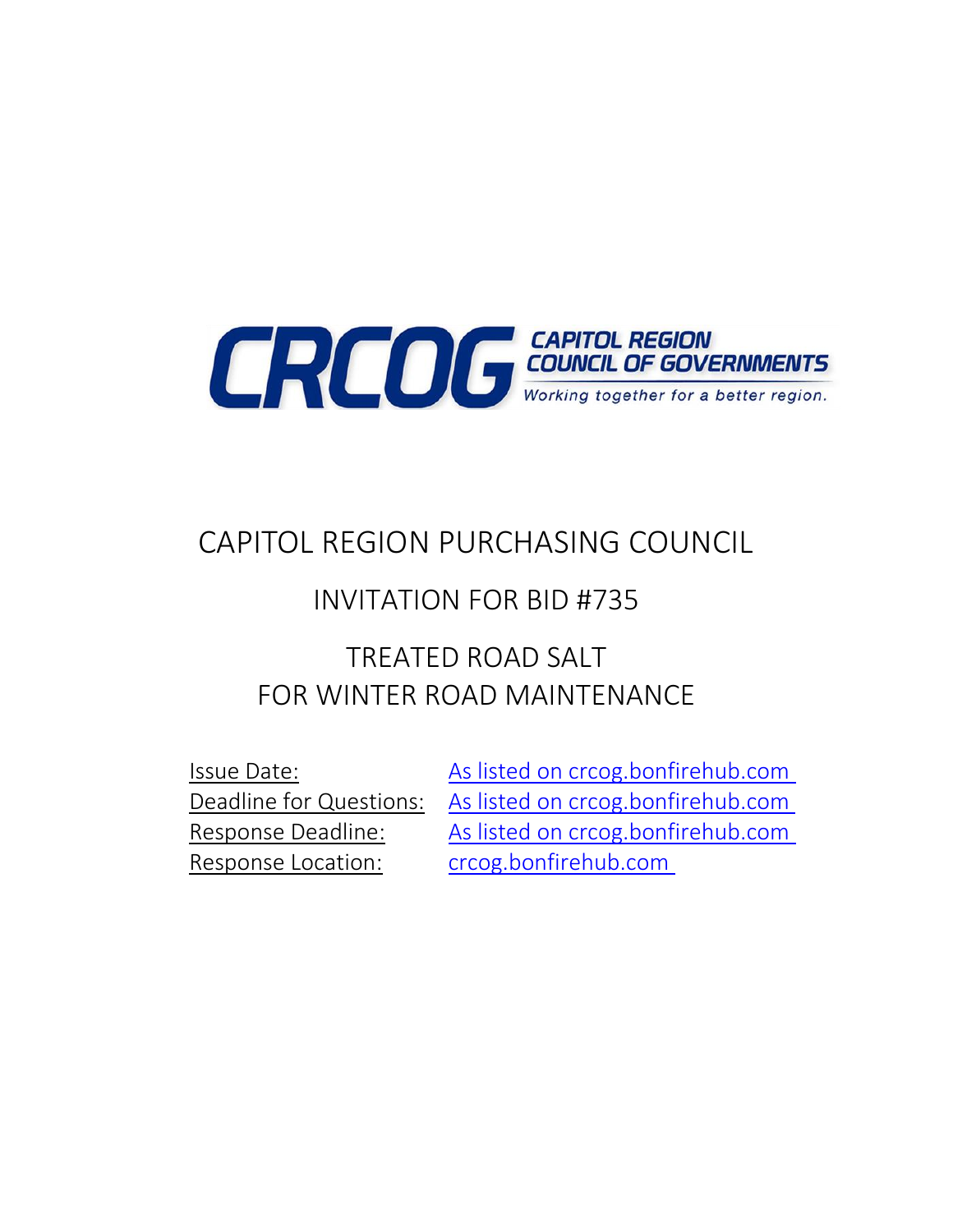#### **CAPITOL REGION PURCHASING COUNCIL INVITATION FOR BID TREATED ROAD SALT FOR WINTER ROAD MAINTENANCE**

## **I. BID SPECIFICATIONS**

#### **SCOPE:**

The intent of this bidding effort is to secure qualified suppliers of treated road salt for winter road maintenance. The desired product shall include a mixture of Sodium Chloride (road salt) treated with Liquid Magnesium Chloride or Liquid Calcium Chloride and Organic Based Performance Enhancer (LMC/LCC/OBPE). The liquid treatment is intended to enhance the performance of the road salt by reducing corrosiveness, improving low temperature performance, reducing bounce and scatter, preventing clumping, salt pile freezing and enhancing flowability.

Note: The awarded vendor(s) must have product available to fulfill all orders for deliveries between July 1, 2022 and June 30, 2023.

#### **ESTIMATED QUANTITIES**

The quantities as listed herein are estimates only and have been provided for the purpose of competitive bidding. Actual quantities will be contingent upon the total number of communities that decide to make an award off of this bid (as participation is voluntary), the needs of the using departments in the various Council members (based on weather) and satisfaction with product performance when piloted by participating Council members.

Participating Council members as listed herein will issue purchase orders in the tonnage amount of 100% of their initial estimated annual quantities. Each Council member will guarantee a minimum 50% purchase of their initial estimated annual quantity during the term of the contract. Responding vendors will guarantee 150% of the estimated annual quantity during the term of the contract.

#### **PIGGYBACKING**

There is **no piggybacking** on this bid.

#### **OFF SEASON ORDER DISCOUNT**

For the purposes of this bid, the winter season shall be defined as beginning October 1, 2022 and ending April 15, 2023. Vendors are asked to provide pricing per ton for off-season orders as well as pricing per ton for in-season orders.

#### **BIDDER PERFORMANCE/LIABILITY FOR DELIVERY FAILURES**

Failure of any successful bidder to adhere to specifications, prices, terms or conditions of their agreement during the course of the contract period may preclude such bidder from bidding on future CRPC bids in addition to any action that Council members may take as a result of the vendor's failure to perform. It should be noted that the awarded vendor shall assume full responsibility for the negligence of any sub-contractor(s) utilized to fulfill any and all obligations under resulting contracts.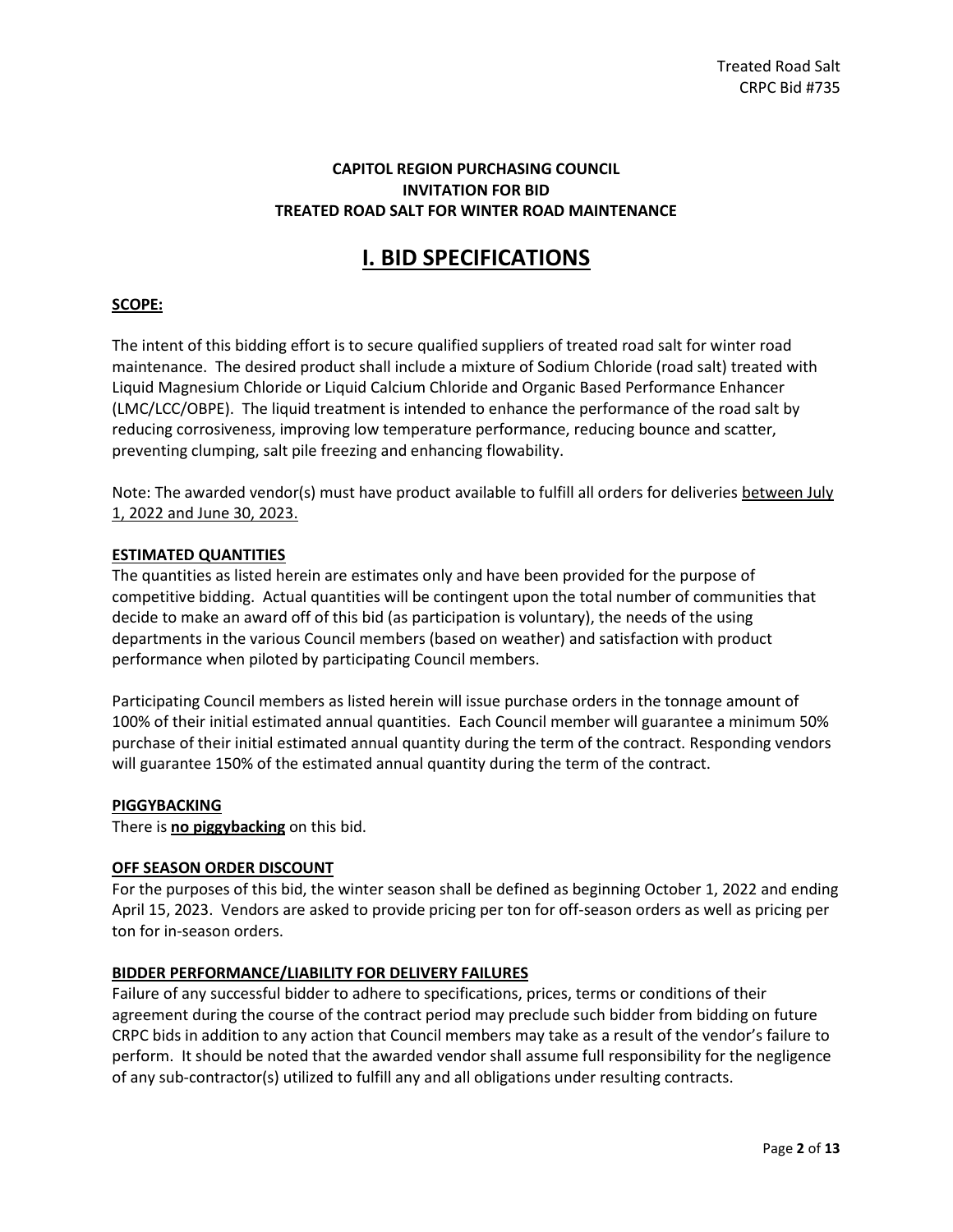If delivery is not made within the allotted time frame and costs are incurred to obtain de-icing materials from an alternative source the contractor shall be held liable for those costs. In addition, any quantity of material purchased from an additional source due to lack of performance by the vendor shall have the quantity (if requested by the Town) deducted from the guaranteed amount submitted from the vendor.

#### **SPECIFICATIONS:**

**Salt:** Road salt shall conform to the "Specification for Road Salt- Sodium Chloride, REFERENCE FILE NO. 139R, Issued July 7, 1955, Revised June 1, 1998" by the Connecticut Department of Transportation, Bureau of Engineering and Highway Operations.

Bidder shall state what anti-caking agent or agents are used in the road salt on the Bid Information Sheet provided.

#### **Liquid Magnesium Chloride/Liquid Calcium Chloride/Organic Based Performance Enhancer (LMC/OBPE):**

Material used for this component of the finished product shall be a blend of liquid magnesium chloride or liquid calcium chloride and OBPE sufficient to allow the material to meet the specification requirements and performance criterion listed below.

Bids may not be accepted on any product that contains constituents in excess of the following established total concentration limits as tested in accordance with generally accepted industry standard analytic procedures. Results are stated as Parts Per Million (ppm). If the product exceeds any of the following concentrations then the bidder shall identify the exception(s) and explain any mitigating circumstances. CRPC members reserve the right to evaluate these exceptions and make a determination of product eligibility based on their best interests.

| Phosphorus | 250.00 ppm | Chromium      | $0.50$ ppm |
|------------|------------|---------------|------------|
| Cyanide    | $0.20$ ppm | Cadmium       | $0.20$ ppm |
| Arsenic    | 5.00 ppm   | <b>Barium</b> | 10.00 ppm  |
| Copper     | $4.00$ ppm | Selenium      | 5.00 ppm   |
| Lead       | $1.00$ ppm | Zinc          | 10.00 ppm  |
| Mercury    | $0.05$ ppm |               |            |

The pH of the submitted liquid chemical products shall be  $3.2 - 9.0$ . The pH limit of the liquid chemical products may be waived by CRPC members. CRPC members' decisions to waive the pH requirement shall be in their best interests and shall be final.

The material shall contain a minimum of  $13.0\%$  MgCl<sub>2</sub> by weight.

The material shall contain sufficient OBPE to produce a final material having a eutectic (freezing) point of -20ºF or lower.

Bidder shall provide a table showing the Freezing Point vs. Specific Gravity for varying dilutions of product in water, starting at 5% and continuing up to and including the percentage needed to reach the eutectic (freezing) point.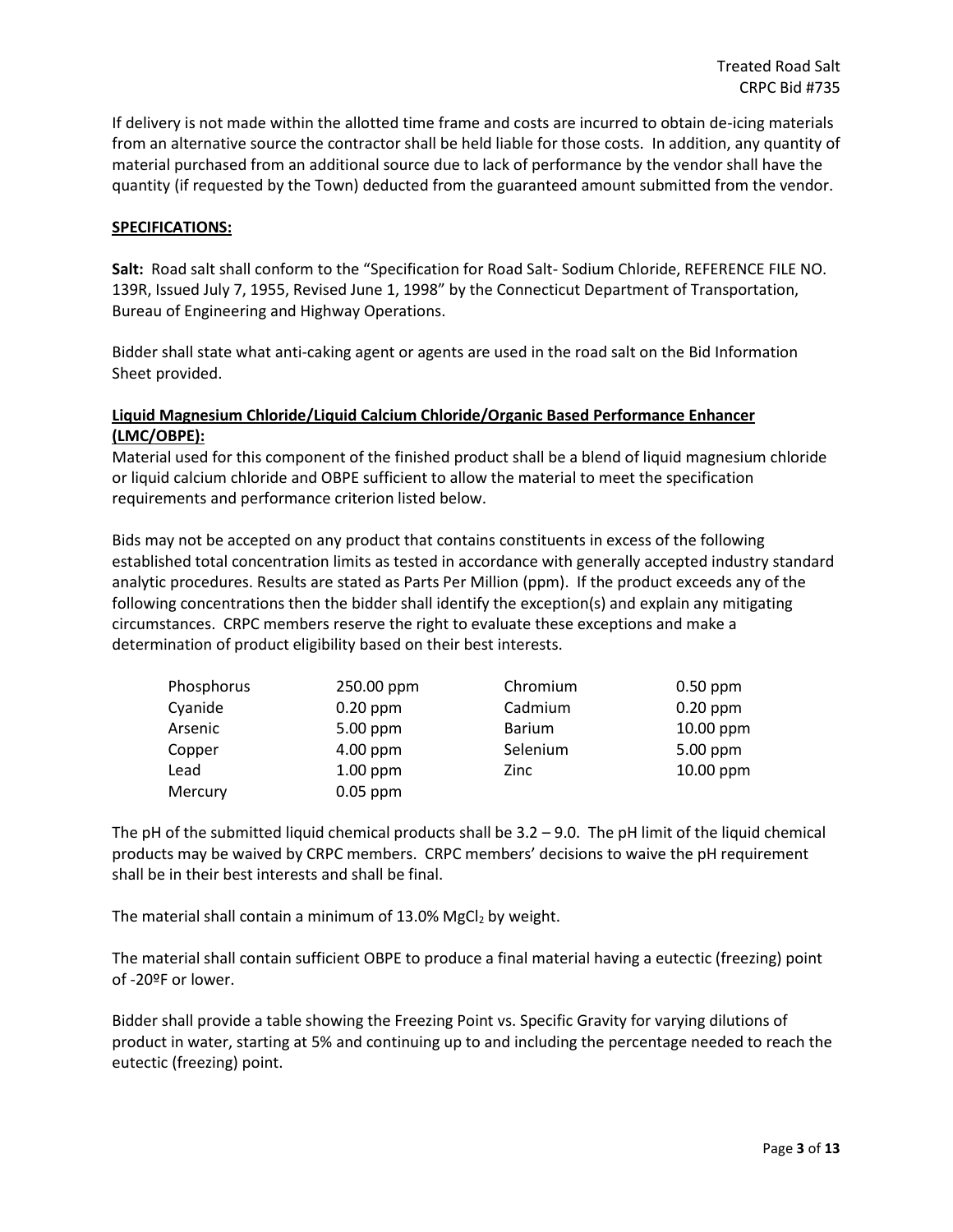A 3% solution of the product shall have a corrosion value of at least 70% less than that of a 3% solution of sodium chloride (determined by NACE (National Association of Corrosion Engineers) Standard TM-01- 69 as modified by PNS (Pacific Northwest Snowfighters).

This chemical product shall not contain greater than 4.0% (V/V) Total Settleable Solids after being stored at 0 degrees F for 168 hours. If any solids are observed, 99% of those solids must mass through a #10 sieve.

An independent certified analysis conducted within the last three years, showing compliance with all of the above requirements, must be submitted with the bid along with an intended use statement for the product. Exceptions to these requirements must be stated and CRPC members reserve the right to reject the product.

#### **Mixing the Salt and Liquid Magnesium Chloride/Liquid Calcium Chloride/OBPE**

The salt and magnesium chloride or salt and calcium chloride/OBPE shall be mixed as described in this section to produce the finished product.

CRPC members reserve the right to take samples from the contractor's stockpile or transfer point before the salt is mixed with the LMC/LCC/OBPE. Samples of both the salt and the LMC/OBPE may be taken.

The contractor will thoroughly mix a minimum of 8 gallons of LMC/LCC/OBPE per ton of salt. The contractor shall ensure a consistent thorough mix (e.g. spray system, pug mill, conveyor) so there is maximum coverage of the liquid on the salt crystals (loader mixing and stockpile injection methods are not acceptable) and will specify the mix method on the bid.

Trucks must be weighed on a certified scale with printout after loading the final product and prior to delivery. The weight ticket shall contain the net weight of the final product and the stockpile source. The certification must bear the weighmaster's signature. Handwritten weights are not acceptable. All shipments of the product shall be accompanied by a ticket indicating the amount of LMC/LCC/OBPE mixed in with the finished product. This amount will be indicated on the tickets in gallons and may be machine printed or handwritten.

#### **Final Product: Road Salt treated with Liquid Magnesium Chloride/Liquid Calcium Chloride/OBPE**

The delivered product shall be uniform in appearance, free flowing and free from visual evidence of foreign matter including but not limited to dirt, stone, trash or any other material that could be reasonably expected to interfere with the use, handling or storage of the material.

The properly stored product (covered or inside storage) shall be uniform and free flowing in a manner consistent with its intended use and shall show no objectionable clumping or caking. The product shall show no indication of objectionable leaching or separation of components to the extent that such condition produces adverse effects in the handling or usage of the product or routine maintenance of the storage facility.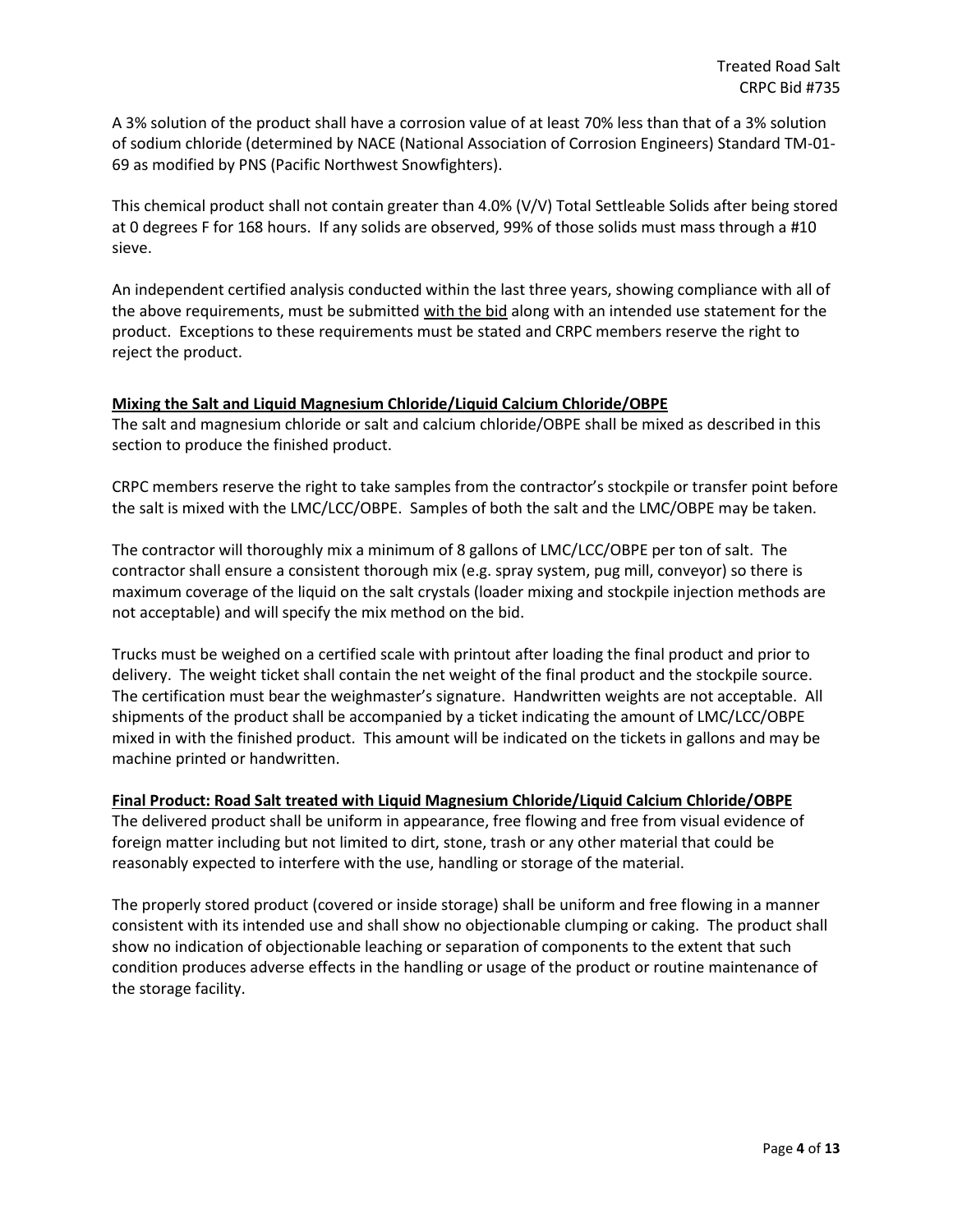The finished product shall not be less than 91.2% sodium chloride determined as follows: Apparent total % sodium chloride shall be determined in accordance with ASTM-D-632. Magnesium and calcium content shall be determined in accordance with ASTM E-534 and computed as % magnesium chloride and % calcium chloride, respectively. % sodium chloride shall then be computed as follows:

% sodium chloride = % apparent sodium chloride – (% magnesium chloride + % calcium chloride)

Moisture content shall not exceed 4.8% when determined as follows and in accordance with procedures of the AWWA B200-88, Section 4.3:

% moisture =  $(W_1 - W_2) / (W_1 \times 100)$  where:

 $W_1$  = initial weight of sample  $W_2$  = weight of sample after drying to a constant weight at 110°C +/- 5°C

Sampling shall be done in accordance with current ASTM D-632. The treated salt may be rejected if it fails to conform to any of the requirements of this specification.

If the moisture content of the treated salt is found to be above 5.3%, a deduction for moisture content will be made from the delivered bid price based on the following formula:

Reduced price per ton = delivered contract price/ton  $X(1.106 - 2x)$ 

where: x = moisture content of sample (expressed as the decimal equivalent of the percentage of the original sample weight to the nearest 1%)

A non-complying product price deduction will not be assessed unless the proper analysis and test procedures are followed. If the contractor consistently delivers salt found to be above 2% moisture content, the contract shall be subject to cancellation either in whole or in part.

Calculations performed relative to this specification shall be made using the rounding off method of "ASTM Recommended Practice E-29 for Designating Significant Places in Specified Limiting Values".

#### **MATERIAL SAFETY DATA SHEETS:**

Awarded vendors will be required to provide CPRC staff and participating members appropriate Material Safety Data Sheets within 20 days after award or upon first delivery, whichever occurs first.

#### **PRODUCT EFFICACY:**

Respondents are asked to supply literature and any available test results with their bid to demonstrate the offered product's ability to reduce corrosiveness, improve low temperature performance, reduce bounce and scatter, prevent clumping and enhance flowability when mixed with road salt. In addition, if the product bid is a new formulation for this year, respondents are asked to: note this fact as part of their response, highlight the changes made to the new version, and identify how the new product compares to the previous version.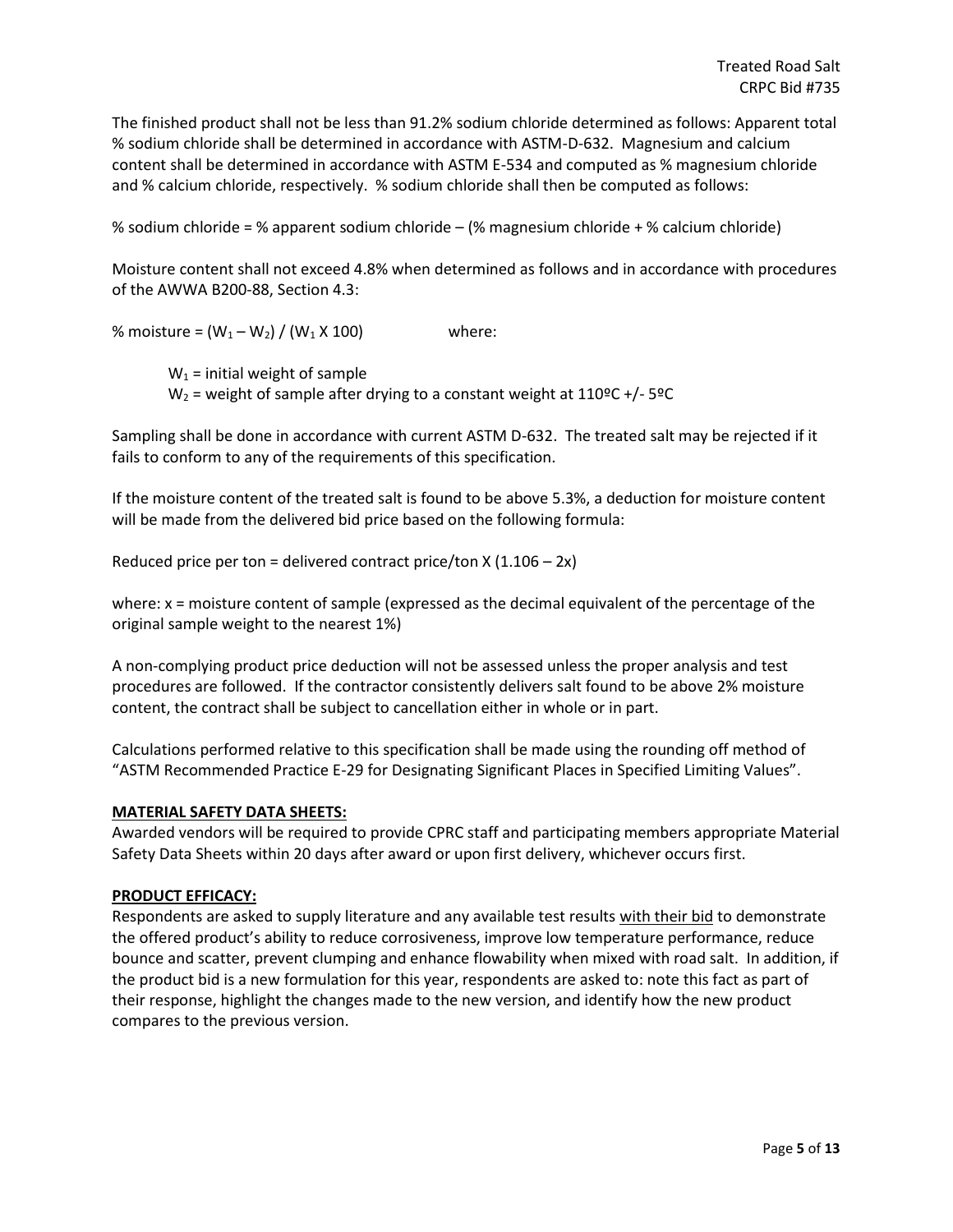#### **ROAD SALT SUPPLY GUARANTEE:**

Bidders must provide written certification from their road salt producer/supplier guaranteeing that the bidder has access to a sufficient amount of road salt product to supply the needs of the participants for the entire term of the contract. Bidders are expected to provide up to 150% of a Council member's initial estimated annual quantity. This information must be provided as part of the bid submission.

#### **NON-STAINING GUARANTEE:**

Bidders must provide documentation as part of their bid response demonstrating that their product will not stain local property if it contains a dye.

#### **ENVIRONMENTAL CONSIDERATIONS AND ANTI-FRACKING MATERIAL ORDINANCES:**

Bidder must provide documentation as part of their bid response demonstrating that their product is ecologically safe and is in compliance with applicable CT Department of Environmental Protection and US Environmental Protection Agency regulations.

A number of Council members have anti-fracking material ordinances and will require vendors to submit a letter certifying that the product does not contain any materials obtained through fracking.

#### **DELIVERY:**

Scheduling of deliveries is of the utmost importance. The vendor must strictly adhere to delivery schedules set between it and CRPC members.

Trucks delivering the product shall have the entire cargo area completely covered by a waterproof tarpaulin or similar sheeting material to protect the material, prevent spillage and meet all environmental regulations. Torn or ripped covers may be a cause for rejection of the shipment.

**Delivery will commence within 48 hours after confirmation of order** by an authorized CPRC member representative, Monday through Friday between the hours of 7:30 a.m. and 3:30 p.m. **An order that is not completed within 5 days after commencement of delivery, or completed within the schedule set between an authorized CPRC member representative and the vendor, shall be deemed incomplete and may begin accruing penalties described below.**

During periods of repeated storm activity, or when the supply is considered critical by the participating entity, deliveries occurring outside of the normal business hours may be required.

If delivery is not made in the timeframe specified, a deduction from the price shall be made based on the actual costs incurred as a result of the late/non-delivery. Cost incurred shall include, but are not limited to the following:

- Increased personnel costs due to demurrage.
- Increased costs incurred for treatment of salt on hand to extend usage.
- Costs for clean-up after required application of a "treated" salt product (i.e. salt mixed with sand).

Members may enforce penalties by withholding payment or a portion of payment until the delivery is completed.

All deliveries shall comply in every aspect with all applicable Federal and State laws.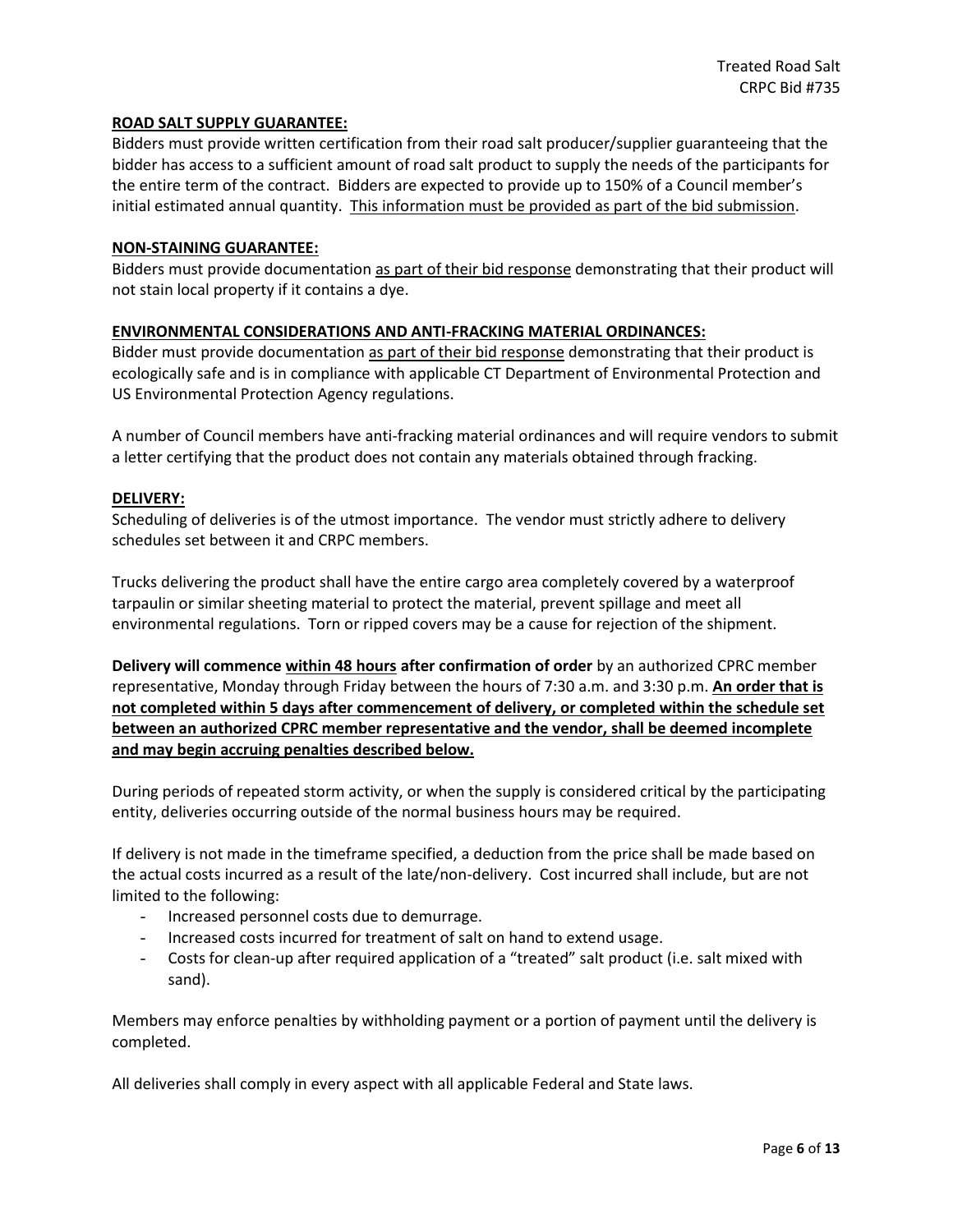#### **SPILLAGE**

Any spillage at the time of delivery will be the responsibility of the vendor and any costs to repair resultant damages or any penalties assessed against a Council member because of pollution resulting from such spillage shall be borne by the vendor.

#### **PRICING:**

Bidders shall submit net unit prices, DELIVERED per ton, as specified on the bid proposal sheets. Said unit prices shall include freight or transportation rates in effect on the date of bid submission. All delivered material will be F.O.B. DESTINATION to any municipal location within the respective CT Department of Transportation Maintenance and Construction District, as outlined on the attached map (Exhibit II).

All prices submitted shall apply throughout the term of the contract, and shall be deemed all-inclusive (i.e. including fuel costs, etc.). The Capitol Region Purchasing Council strictly prohibits the unilateral imposition of additional surcharges on the participating communities at any point during the contract period.

By member request, we are asking for alternate pricing for the Treated Road Salt product if it is picked up by a member town. These prices shall not include freight or transportation rates.

#### **EXPERIENCE:**

Each respondent is required to submit satisfactory evidence as part of their bid proposal demonstrating their experience supplying treated road salt to local or state governments/agencies. Accordingly, a list of at least four (4) municipalities/state agencies where the product bid has been delivered during the past two (2) years shall be furnished, including contact persons and phone numbers. (See the attached Bid Information Questionnaire.) Note: Connecticut-based references are preferred.

## II. STANDARD BID AND RFP TERMS AND CONDITIONS

#### PURCHASING COUNCIL PURPOSE

The Capitol Region Purchasing Council ("CRPC") is a purchasing cooperative, acting under the auspices of the Capitol Region Council of Governments ("CRCOG"), which attempts to provide volume-based discounts to its Member Agency base through various cooperative procurement initiatives. To date, some 115 towns, boards of education and agencies across the State (38 of which are located in the Greater Hartford area) are eligible to take advantage of the Council's services.

#### BID FORMS/SUBMISSION OF BIDS

The CRPC uses Bonfire for the notification and dissemination of all solicitations. The receipt of solicitations through any other company may result in your receipt of incomplete specifications and/or addenda which could ultimately render your bid non-compliant. The CRPC accepts no responsibility for the receipt and/or notification of solicitations through any other company.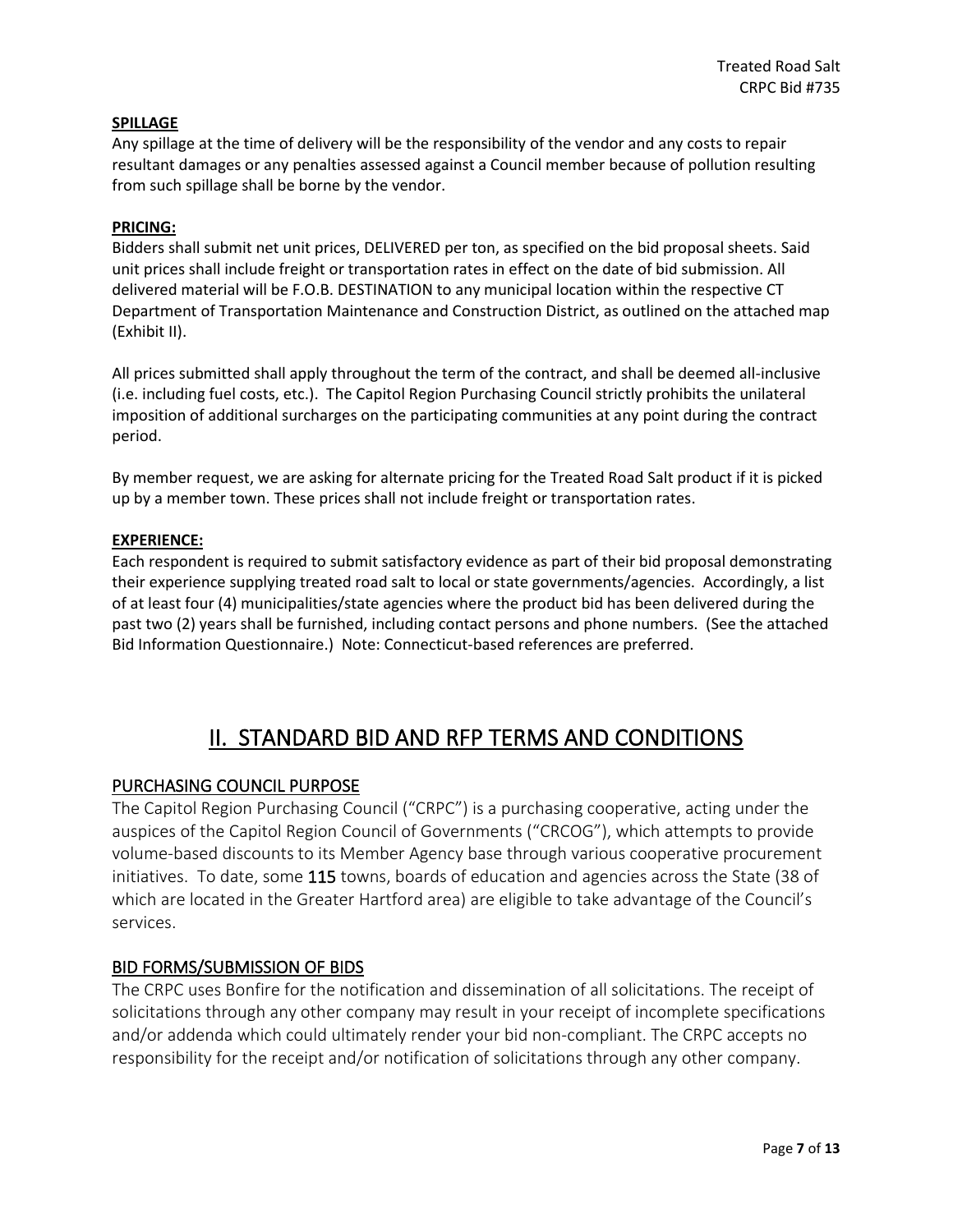No oral, telegraphic or telephonic submittal will be accepted. IFB's, RFP's, RFQ's and RFI's shall be submitted in electronic format via **Bonfire.** All Invitations For Bid (IFB), Requests For Proposals (RFP), Requests For Quotes (RFQ), Requests For Information (RFI) submitted electronically via Bonfire shall remain locked until official date and time of opening as stated in the Special Terms and Conditions of the IFB, RFP, RFQ and/or RFI. A formal, in-person bid opening will not be held.

## QUESTIONS

## Inquiries should be directed through the Bonfire messaging application.

No oral interpretations shall be made to any respondent as to the meaning of any of the bid documents. Every request for an interpretation shall be made in writing and posted to the Bonfire online system. To receive consideration, such questions must be received according to the date posted on the Bonfire online system.

The CRPC staff will arrange as addenda, which shall be made a part of this Invitation for Bid and any resulting contracts, all questions received as above provided and the decisions regarding each. At least three (3) days prior to the receipt of bid proposals, the CRPC staff will post a copy of any addenda in Bonfire. In special cases, the CRPC staff reserves the right to post clarifying information in the form of an addendum outside of the aforementioned timeline. It shall be the responsibility of each respondent to determine whether any addenda have been issued and if so, to download copies directly from the **Bonfire** website.

## EXCEPTIONS TO SPECIFICATIONS

Vendors are directed to make sure that they understand the terms and conditions as specified in this Invitation for Bid. Unless exceptions to any of the terms and conditions, including pricing, are specified as part of the bid response, it will be expected that all terms and conditions expressed herein are acceptable and shall govern resulting contracts. Any variance from specifications, including product substitutes (as well as replacements for discontinued items) and pricing units (pounds, 50 lb bags vs. 100 lb bags, etc.) must be clearly noted in the vendor's bid response.

## SUBSTITUTION FOR NAMED BRANDS

Should brand name items appear in this bid, the bidder must make available specifications on any substitutions, and explain how the substitution compares with the named brand's specifications.

#### BID AWARD

A bid award, in the form of a purchase order issued to a participating vendor, shall be made by each respective Member Agency to the lowest responsible bidder(s). The lowest responsible bidder is that person or firm whose bid to perform the work is lowest, who is qualified and competent to do the work, whose past performance of work is satisfactory to the Member Agency and whose bid documents comply with the procedural requirements stated herein. The award process may also include additional considerations such as the information provided on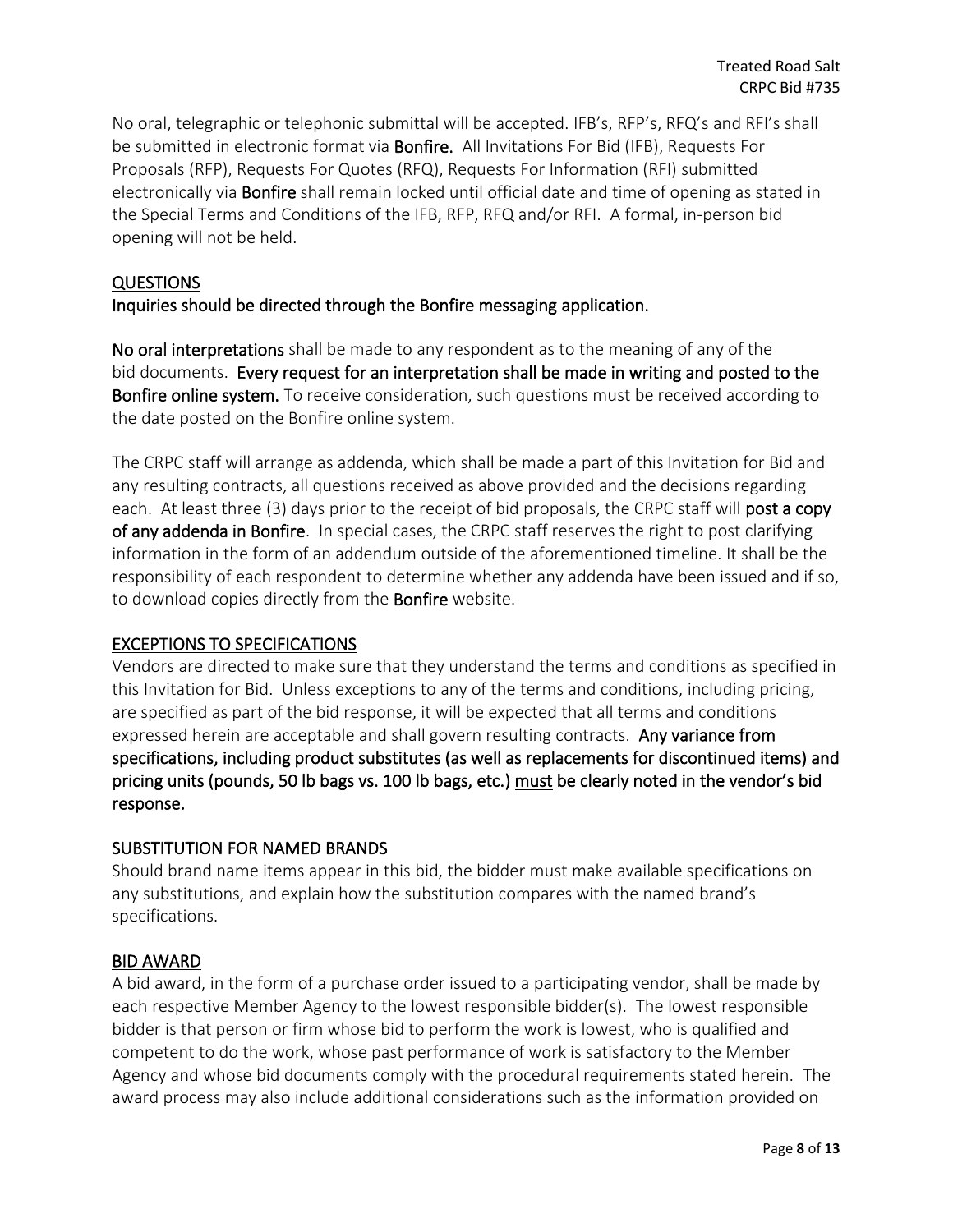the bid forms and the bidder's perceived ability to fulfill his/her obligations as prescribed by these specifications. Each bidder must be prepared to show evidence of having satisfactorily carried out a similar contract, as inability to do so may be cause for rejection.

## CONTRACT EXTENSION

Contracts may be extended by mutual agreement of the parties – for bids with a one year contract period, a one year extension will be permitted if there is mutual agreement; for bids with a two year contract period, a two year contract extension will be permitted if there is mutual agreement. All extensions shall be completed before the next bid invitation is issued. A schedule of bid invitations and openings is posted on the CRPC website.

## ESTIMATED QUANTITIES

The quantities as listed herein are estimates only and have been provided for the purpose of competitive bidding. Actual quantities will be contingent upon the total number of Member Agencies that decide to make an award from this bid (as participation is voluntary) and the needs of the using departments in the various Member Agencies.

## INCLUSION OF NON-PARTICIPATING TOWNS AND BOARDS OF EDUCATION

Any Member Agency, current or future, within the CRPC shall be allowed to participate in this bid during the life of the contract, even if it is not listed amongst the bid participants.

## WITHDRAWAL OF BIDS

No bid submitted may be withdrawn, in whole or in part, without the written consent of the CRPC.

## REJECTION AND/OR CANCELLATION OF BIDS

The CRPC reserves the right to reject or cancel any and all bids, or any part of any or all bids, if such action is deemed to be in its best interest to do so.

## RIGHT TO WAIVE ANY INFORMALITY

The cooperating Member Agencies reserve the right to waive any informality in a bid when such a waiver is in their best interest.

#### BID PRICES

All prices bid must be on the basis of F.O.B. delivery point, unloaded inside, unless otherwise indicated in the proposal. A bid on any other basis than that indicated in the proposal may be considered informal. Note: CRPC strictly prohibits the unilateral imposition of additional surcharges (fuel, delivery, etc.) on the participating communities at any point during the contract period. Prices bid shall apply throughout the term of the contract and will be construed as allinclusive.

TAXES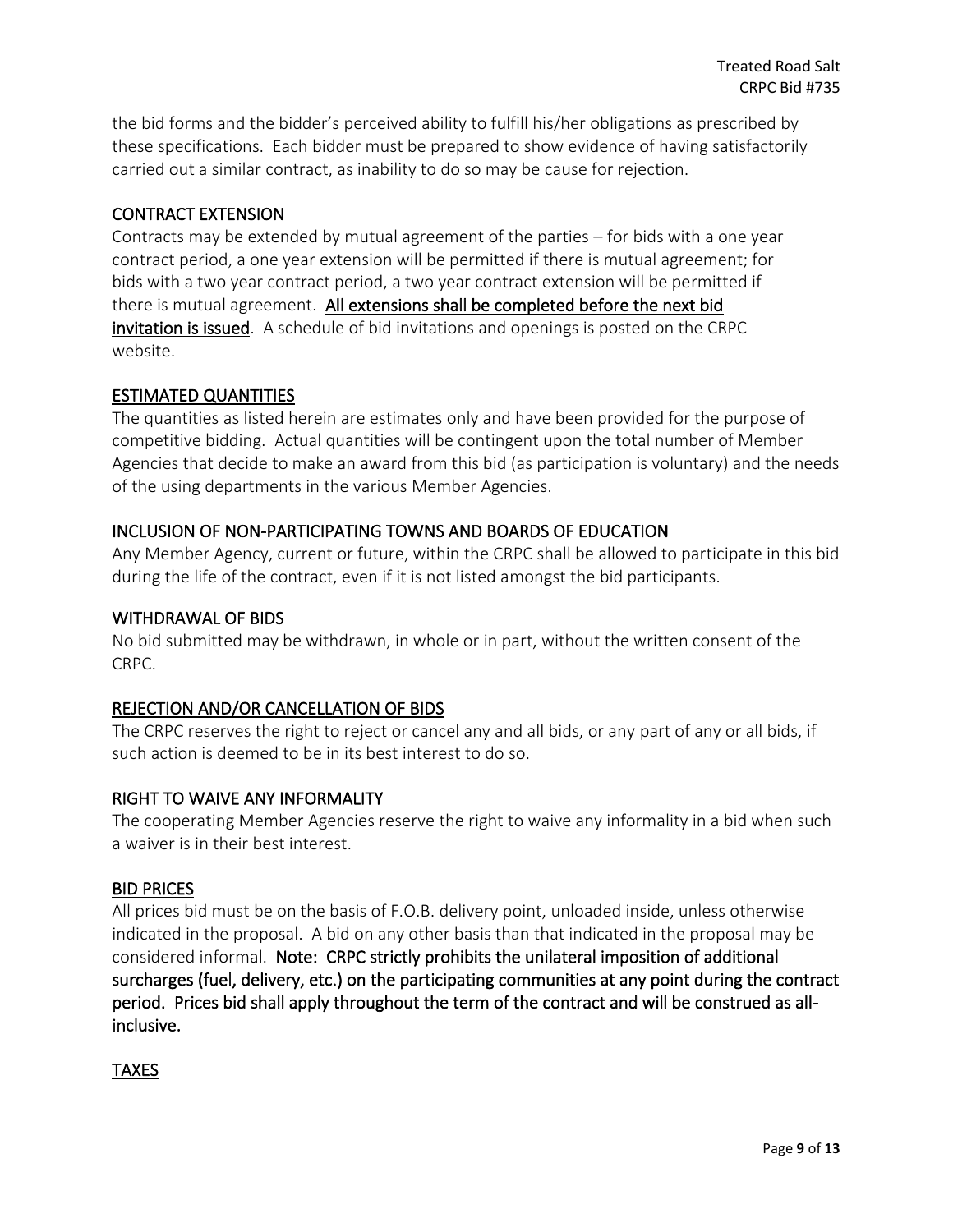Member Agencies are exempt from the payment of any sales, excise or federal transportation taxes. The prices bid, whether a net unit price or a trade discount from catalog list prices, must be exclusive of taxes and will be so construed.

## BILLING

Billing shall be made to each bid participant according to the terms set forth on each purchase order.

## 1% ADMINISTRATIVE FEE

The Capitol Region Council of Governments uses Bonfire to distribute and receive bids and proposals. Responding vendors agree to pay to the CRCOG an administrative fee of one percent (1%) of the total ordered amount of all contracts for goods and/or services awarded to the vendor. This fee shall be submitted by the vendor to CRCOG on a quarterly basis along with a report on awards made by Member Agencies and purchase orders issued by CRPC members to vendors. The fee shall be payable for all CRPC bids unless specifically exempted by the CRPC.

The fee and report shall be submitted as a check to made to the order of "Capitol Region Council of Governments" and mailed to:

> Capitol Region Council of Governments Attn: Kim Bona 241 Main Street, 4th Hartford, CT 06106

## REPORTING REQUIREMENTS

All orders placed on CRPC bids shall be reported to the Capitol Region Council of Governments on a monthly or quarterly basis. Vendors are responsible for submitting purchase orders to the CRCOG via email to [kbona@crcog.org.](mailto:kbona@crcog.org)

## FAILURE TO COMPLY

All awarded vendors must comply with the 1% Administrative Fee and Reporting Requirements outlined in the CRPC General Terms and Conditions. Failure to comply within 60 days of orders and/or awards by CRPC members may result in the vendor being restricted from participating in future bids.

## DELIVERY ARRANGEMENTS AND REQUIREMENTS

No delivery shall become due or be acceptable without a written order issued by the Member Agency concerned. Such order will contain the quantity, time of delivery and other important data.

#### REFERENCES

Upon request, vendors shall supply the names of other customers (preferably municipalities) to interested Member Agencies.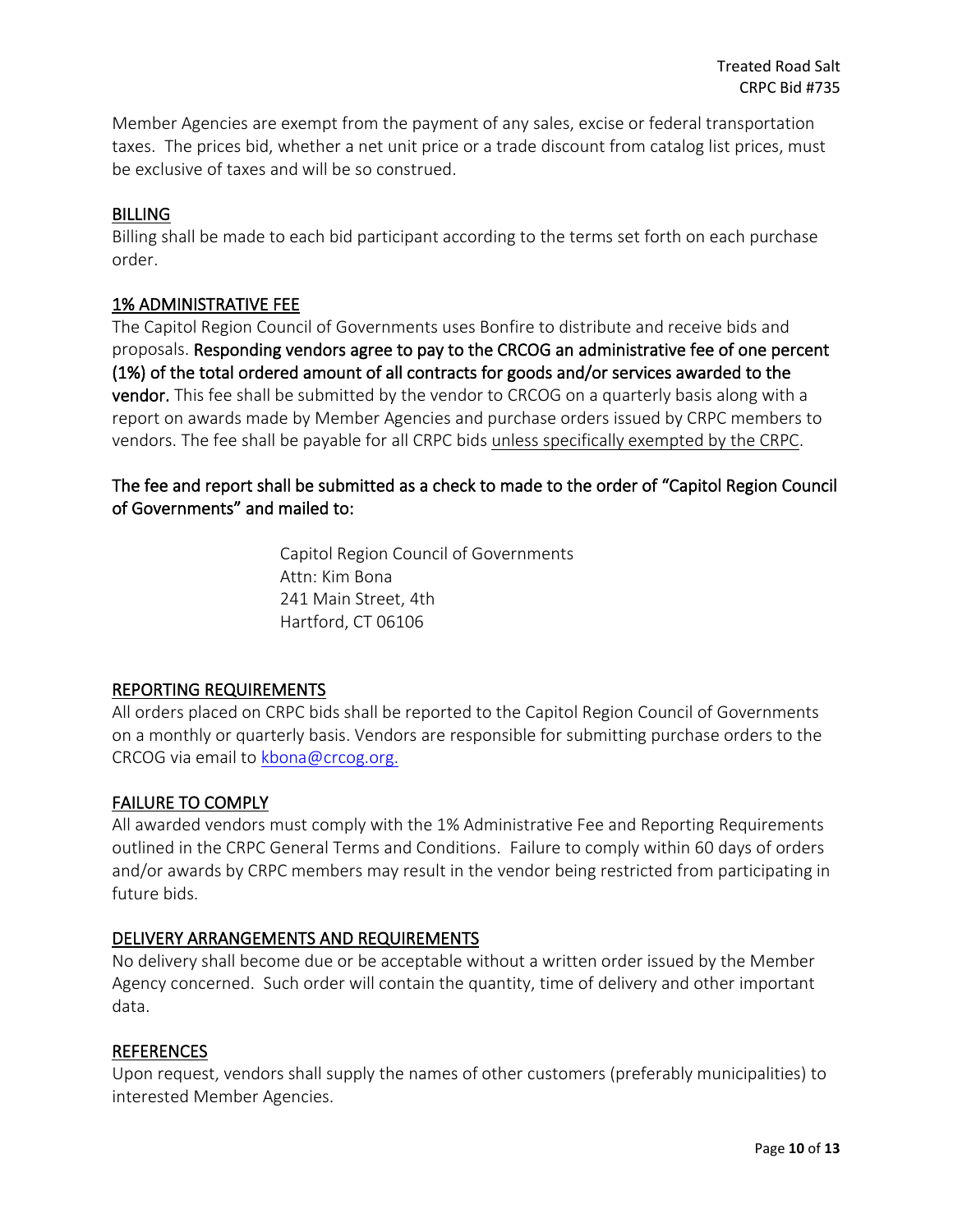## BIDDER PERFORMANCE/LIABILITY FOR DELIVERY FAILURES

Failure of any successful bidder to adhere to specifications, prices, terms or conditions of their agreement during the course of the contract period may preclude such bidder from bidding on future CRPC bids in addition to any action that Member Agencies may take as a result of the vendor's failure to perform. It should be noted that the awarded vendor shall assume full responsibility for the negligence of any sub-contractor(s) utilized to fulfill any and all obligations under resulting contracts.

Moreover, if the contractor fails to make proper delivery within the time specified or if the delivery is rejected by the Member Agency, the Member Agency may obtain such commodities or any part thereof from other sources in the open market or on contract. Should the new price be greater than the contract price, the difference will be charged against the contractor. Should the new price be less, the contractor shall have no claim to the difference.

## INSURANCE REQUIRED OF SUCCESSFUL BIDDERS

The Successful bidder shall furnish a certificate of insurance which includes the coverages and limits set forth below; identifies the Member Agency as an additional insured; and provides for at least ten (10) days prior notice to the Member Agency of cancellation or non-renewal. Coverage is to be provided on a primary, non-contributory basis:

- a. General Liability Insurance, including Contractual Liability Insurance and Products/Completed Operations Insurance issued by an insurance company licensed to conduct business in the State of Connecticut with: limits not less than \$1,000,000 for all damages because of bodily injury sustained by each person as the result of any occurrence and \$1,000,000 bodily injury aggregate per policy year; and limits of \$500,000 for all property damage aggregate per policy year or a limit of \$1,000,000 Combined Single Limit (CSL). A Waiver of Subrogation shall be provided. All, if any, deductibles are the sole responsibility of the contractor to pay and/or indemnify.
- b. Automobile Liability Insurance issued by an insurance company licensed to conduct business in the State of Connecticut with: limits not less than \$1,000,000 for all damages because of bodily injury sustained by each person as a result of any occurrence and \$1,000,000 aggregate per policy year; and limits of \$500,000 for all damages because of property damage sustained as the result of any one occurrence or \$1,000,000 Combined Single Limit (CSL). All, if any, deductibles are the sole responsibility of the contractor to pay and/or indemnify.
- c. Worker's Compensation Insurance in accordance with Connecticut State Statutes.

The insurance requirements listed above are minimum requirements for successful bidders. Awarding agencies may require higher insurance limits.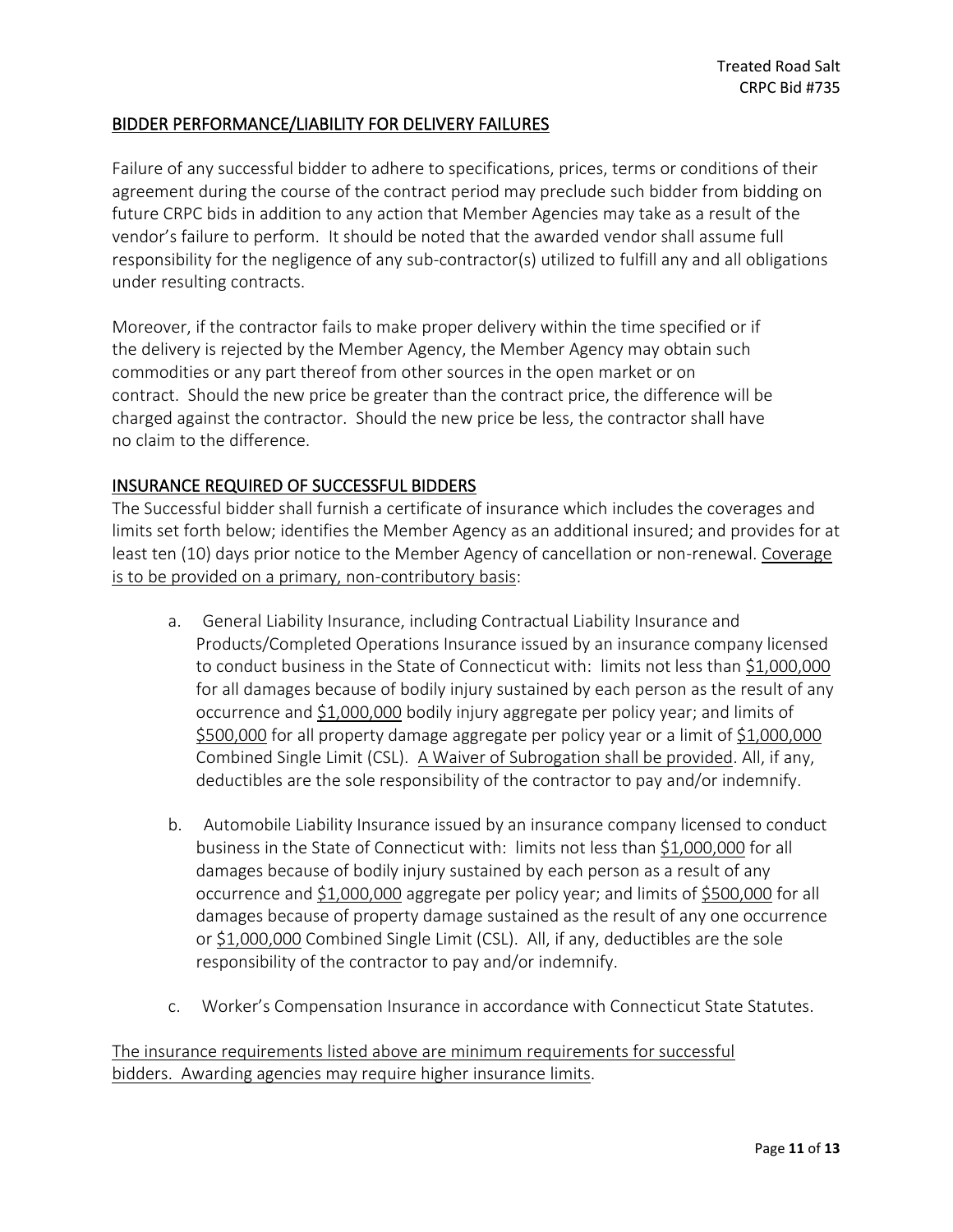## FOR THE TOWN OF WEST HARTFORD ONLY

Please see the Attachment concerning the town's insurance requirements.

## FUTURE BID INVITATIONS

Future bid invitations may not be sent to vendors who do not bid on this invitation, unless they specifically request that their names be continued on the invitation list.

## EQUAL EMPLOYMENT OPPORTUNITY/AFFIRMATIVE ACTION

The CRPC, an affiliate of the CRCOG, subscribes to the CRCOG's policy of Equal Employment Opportunity and Affirmative Action, and pledges to lend its support and cooperation to private and public agencies who are promoting public policy in this vital area of human relations. Vendors will be required to sign the certificate incorporated in the bid document relative to Equal Employment Opportunity and Minority/Female Business Enterprise (if applicable).

## **SEVERABILITY**

If any terms or provisions of this bid shall be found to be illegal or unenforceable, then such term or provision shall be deemed stricken and the remaining portions of this bid shall remain in full force and effect.

## ADDITIONAL TERMS AND CONDITIONS

The Vendor assigns to CRCOG all rights title and interests in and to all causes of action it may have under Section 4 of the Clayton Act, 15 USC 15, or under Chapter 624 of the general statutes. This assignment occurs when the Contractor is awarded the contract.

Vendor agrees that it is in compliance with all applicable federal, state and local laws and regulations, including but not limited to Connecticut General Statutes Sections 4a-60 and 4a-60a. The Contractor also agrees that it will hold CRCOG harmless and indemnify CRCOG from any action which may arise out of any act by the contractor concerning lack of compliance with these laws and regulations. All purchases will be in compliance with Section 22a-194 to Section 22a-194g of the Connecticut General Statutes related to product packaging.

Resulting contracts are subject to the provisions of Executive Order N. Three of Governor Thomas J. Meskill promulgated February 15, 1973 and section 16 of P.A. 91-58 nondiscrimination regarding sexual orientation, an the provisions of Executive Order No. Sixteen of Governor John G. Rowland promulgated August 4, 1999 regarding Violence in the Workplace Prevention Policy.

The contract arising from the bid may be subject to the provisions of §1-218 of the Connecticut General Statutes, as it may be modified from time to time. In accordance with this section , each contract in excess of two million five hundred thousand dollars between a public agency and a person for the performance of a governmental function shall (1) provide that the public agency is entitled to receive a copy of records and files related to the performance of the governmental function, and (2) indicate that such records and files are subject to the Freedom of Information Act and may be disclosed by the public agency pursuant to the Freedom of Information Act. No